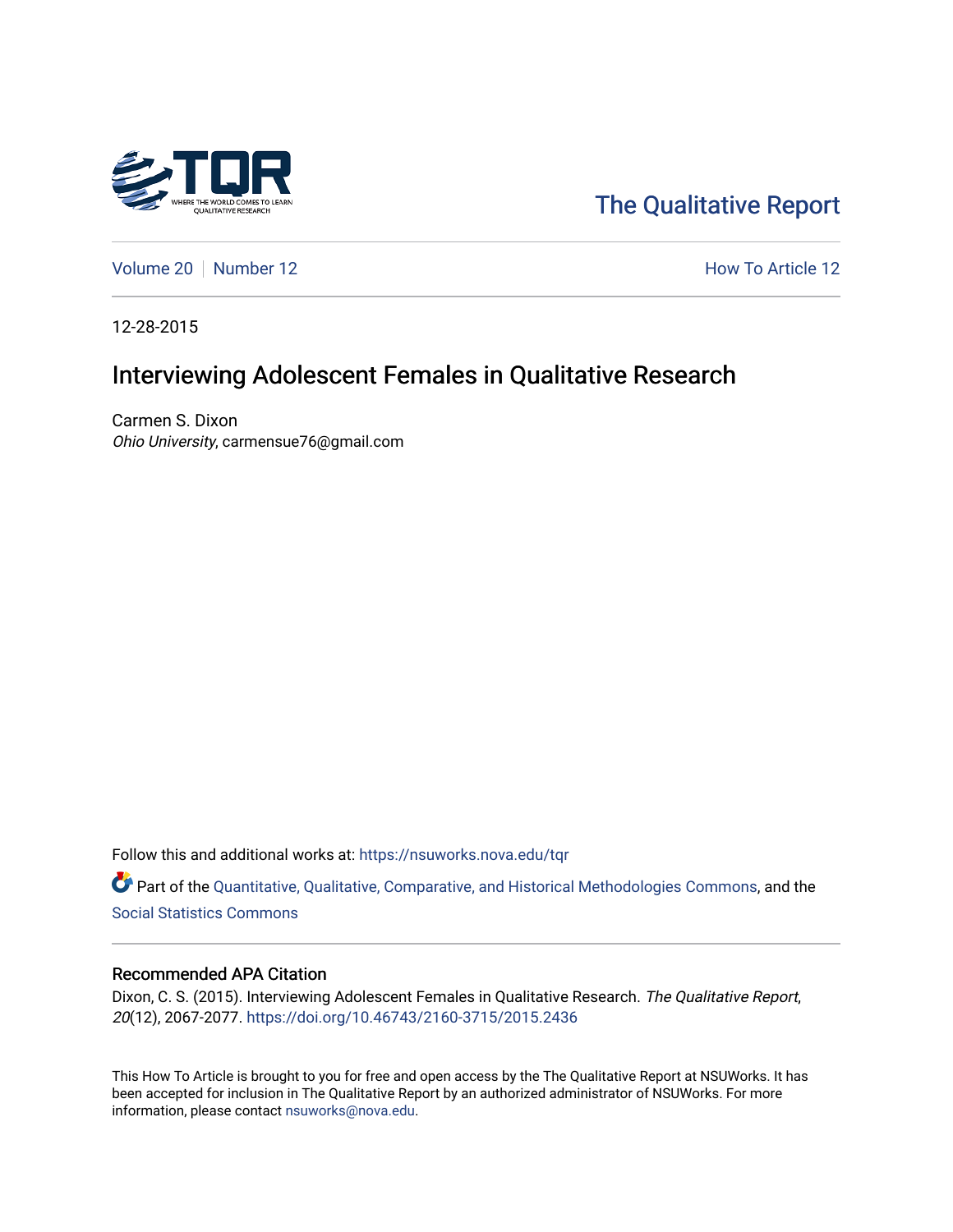

## Interviewing Adolescent Females in Qualitative Research

## **Abstract**

Qualitative interviewing is widely used in educational research. However, while research related to effective interview strategies for use with many different population groups exists, the study of successful interview strategies for use with adolescent girls has been limited. To address this limitation, the researcher explores the various methodologies of qualitative interviewing, selects the most appropriate for her study, then outlines three important considerations for this population group: Ethical issues, power dynamics, and building trust. After discussing how these issues can best be addressed, the researcher includes reflections made after conducting two interviews each with eight adolescent females. The interview approach presented in this paper is not limited to use with adolescent girls but can be used in studies with varying population groups as well.

## Keywords

Interview, Adolescent Females, Qualitative Research Phenomenology

## Creative Commons License



This work is licensed under a [Creative Commons Attribution-Noncommercial-Share Alike 4.0 License](https://creativecommons.org/licenses/by-nc-sa/4.0/).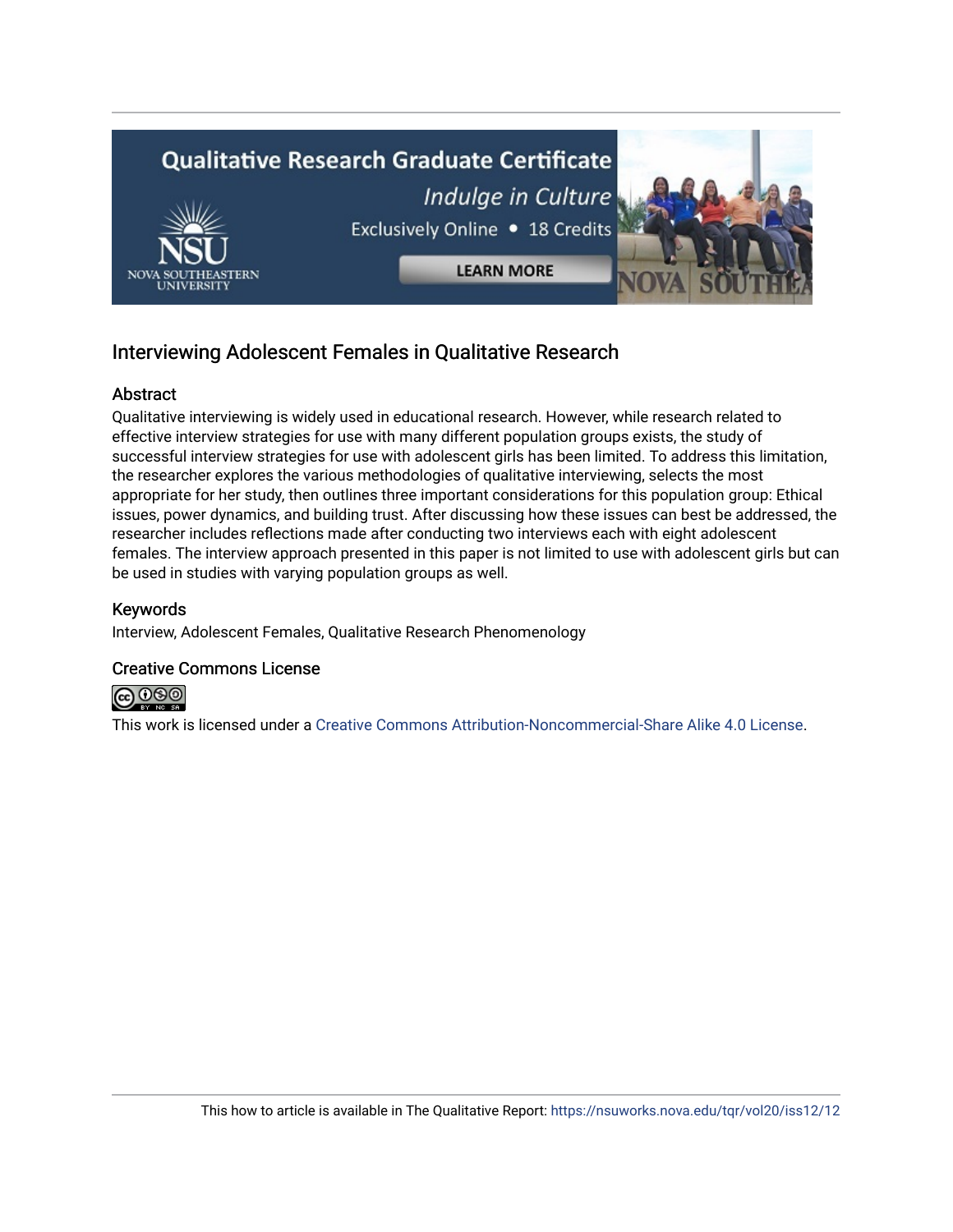

## **Interviewing Adolescent Females in Qualitative Research**

Carmen S. Dixon Ohio University, Athens, Ohio, USA

*Qualitative interviewing is widely used in educational research. However, while research related to effective interview strategies for use with many different population groups exists, the study of successful interview strategies for use with adolescent girls has been limited. To address this limitation, the researcher explores the various methodologies of qualitative interviewing, selects the most appropriate for her study, then outlines three important considerations for this population group: Ethical issues, power dynamics, and building trust. After discussing how these issues can best be addressed, the researcher includes reflections made after conducting two interviews each with eight adolescent females. The interview approach presented in this paper is not limited to use with adolescent girls but can be used in studies with varying population groups as well. Keywords: Interview, Adolescent Females, Qualitative Research Phenomenology*

In no other field has the qualitative interview become so heavily used as educational research (Seidman, 2013). Such interviewing is based in an interest in understanding the lived experience of other people and the meaning they make of that experience. The experience of those interviewed is the means by which research can investigate the educational process. In fact, interviewing has been described as "the ability of people to symbolize their experience through language" (Seidman, 2013, p. 8).

Qualitative interviewing offers several advantages that other methodologies do not. Quantitative methods such as surveys can be used, but Tierney and Dilley (2002) point out that they lack the depth of understanding that a qualitative interview provides. Another advantage of interviewing is that the researcher can go beyond the rudimentary information that is often gained in using quantitative methodology and gather data directly from the participants in their own words to learn the rationale behind the results. Seidman (2013) says that if the researcher's goal is to understand the meaning that educators make of their experience, then interviewing provides a necessary mode of inquiry. A third advantage for interviewing is its use with other research methods. In combination with quantitative methods such as surveys, for example, the researcher gains an even wider perspective from the participants than from either method alone.

The qualitative interview has become popular in a number of fields. Because of its usefulness and benefits it has been widely used across many fields of study with different population groups. However, interviewing different population groups requires different approaches. Previous studies have indicated that interviewing different populations such as the prison population (Lintonen, Vartiainen, Aarnio, Hakamaaki, Viitanen, Wuolijoki, & Joukamaa, 2011) and the hospitalized population (Angstrom-Brannstrom & Norberg, 2014) necessitate different approaches. Unfortunately, examples for this kind of information are very limited, and more work needs to be done.

Research to determine the best interview techniques for a specific group in a general setting, which would work well for educational purposes, has yet to be completed. "Baseline" research is clearly needed so that further studies can target specific groups such as adolescent females. Currently, the research that focuses on techniques to interview adolescent females is very limited. The literature available describes very specific situations that are too focused for general qualitative research. For example, there are articles focusing on interviewing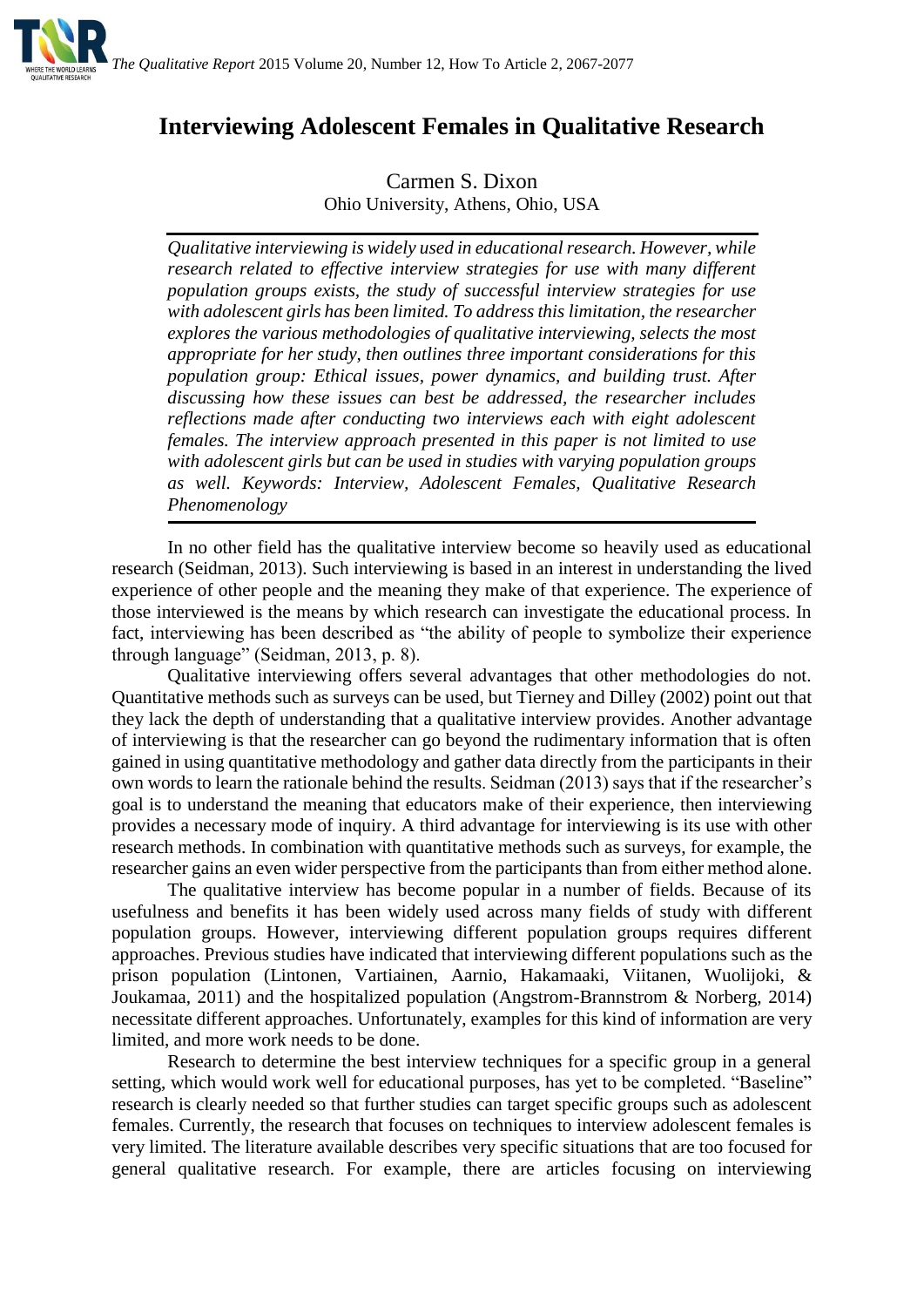adolescent (male and female) suspects (Lingwood & Bull, 2013), interviewing adolescents within psychotherapeutic situations (Boyle, 2007), and interviewing adolescents about their health information (Sacks & Westwood, 2003). However, the researcher only found one article about interviewing adolescents in a general manner that would apply to any form of qualitative research (Beyer, 2013). Some general guidelines were proposed that could be applied to most interview research, but there is currently no research that focuses only on how to interview a group of adolescent females. When proposing to interview adolescent females, researchers must have many concerns, including how the researcher protects the research participant when interviewing minor children, effective interview techniques, and deciphering what unique information can be gained by interviewing this population group.

The purpose of this article is to describe an approach to interviewing adolescent females for research that involves their experiences in an educational setting. Since the best approach to interviewing adolescent girls has not been widely studied, guidelines remain to be established. After reviewing the current research available on interviewing children, the researcher started examining interview methodologies such as narrative research, phenomenology, grounded theory, ethnography, and case studies (Miles, Huberman, & Saldaña, 2013). Choosing the correct approach provides the researcher the framework needed to design interview questions, which will elicit the desired information. The next step is to identify the ethical issues involved with interviewing minors so that researchers can protect both themselves and more importantly, the participants in the interview process. Once these steps are taken, the interviewer should address issues that may appear or surface during the interview itself, such as ensuring that the power dynamic between the researcher and the participant is balanced so that the participant does not feel over-powered or pressured in any way. Additionally, earning the trust of the participants during the interview must be considered. Participants should feel open and relaxed enough to give honest, truthful, and reflective answers to the questions posed. Following a discussion of the interviews, the researcher will reflect upon the interview process, and discuss steps that can be taken to improve the process of interviewing adolescent females.

The interviews took place as part of a study that interviewed eight adolescent females on two separate occasions as part of a research project called "Girls in Science Day [GIS]." In this study, adolescent girls' experiences in science class were analyzed to understand their perspective related to science and to determine why many girls lose interest in science during the middle school years (Yanowitz & Vanderpool, 2004). The reader is taken through the researcher's process of gathering information related to conducting these interviews, how the information gained can be applied to the current study, and finally, what was learned about interviewing this age group that has not been researched in earlier studies.

## **The Approach to the Interview**

The interview approach researchers employ has a significant impact on the study. The approach consists of two distinct parts: Choosing the methodology to be used in the study, and determining how many interviews the researcher chooses to conduct. Prior to beginning the interview process, it is necessary to determine which methodologies the researcher wishes to use. While each process can produce valid results, it is important to understand that each interview method can also distort the data to some extent. However, the use of each of these methods can produce productive results when used properly. While the work on qualitative interviewing in general was vast, it was quickly narrowed down to five qualitative interview methodologies used widely in the field of research, namely those used in narrative research, phenomenology, grounded theory, ethnography, and case studies.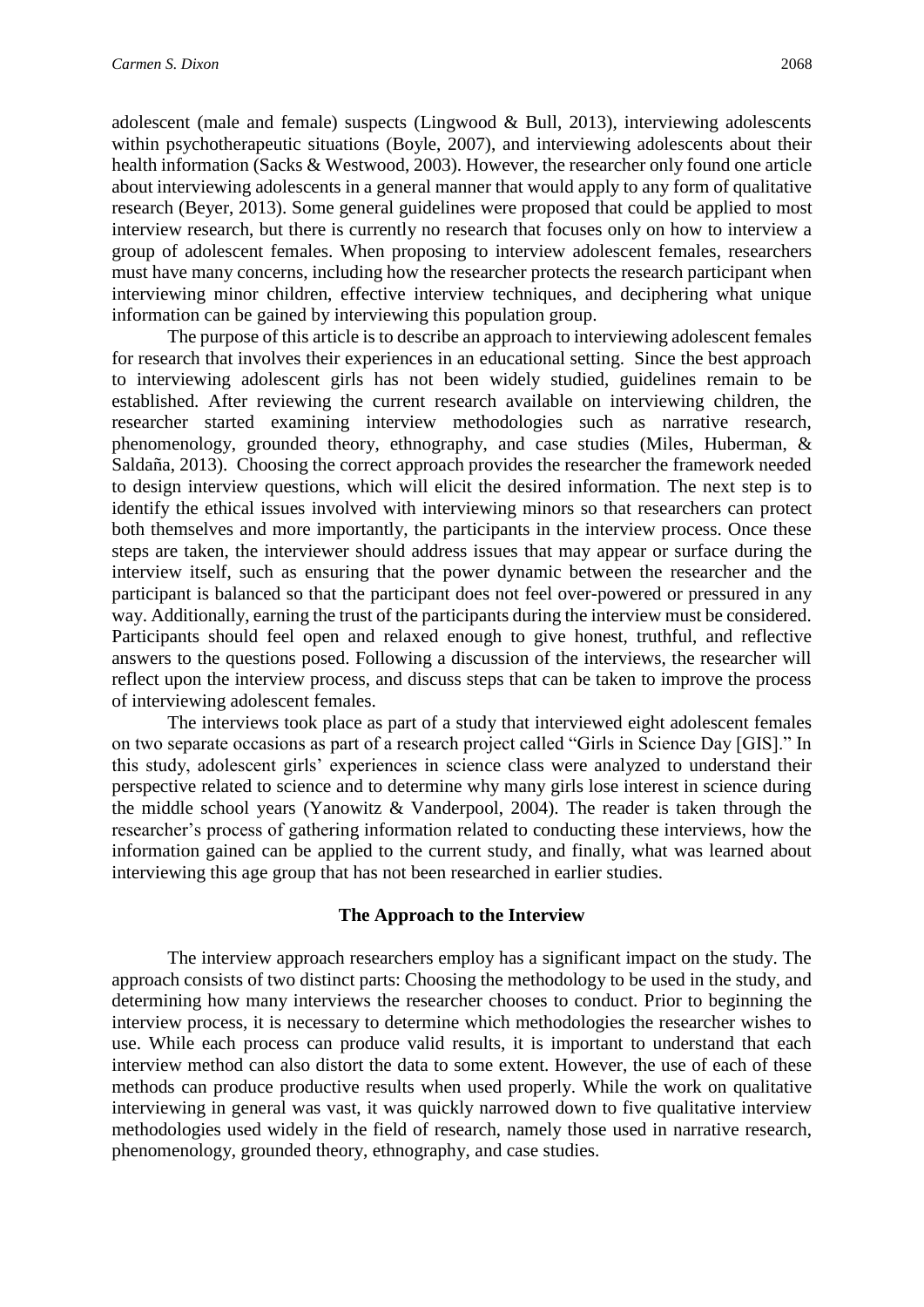Results can vary depending upon the type of interview methodology being used, so it is important to investigate them all carefully. The five types of qualitative methodologies, while vast, are also complex. The use of the interview is a key factor in each one, but the focus of the interview varies widely. Ethnography is based on describing and interpreting a culture-sharing group (Creswell, 2007) and leans toward the fields of anthropology and sociology. Case study involves developing an in-depth description and analysis of one case or multiple cases (Creswell, 2007) and is very often used for studies related to psychology, law, and political science. Grounded theory leads the researcher to develop a theory grounded in the gathered interview data (Creswell, 2007) and is used widely in sociology. Narrative research explores the life of a single individual and draws from the humanities.

After review of these various research methods, the approach that seemed to best serve the proposed GIS study was the phenomenological approach. The goals of this particular study were to explore the overall impact of GIS participation, what attending GIS meant to each participant, and how she constructed it into her learning. Since the phenomenological approach seeks to understand the essence of an experience (Creswell, 2007), in this case the event of "Girls in Science Day," it seeks to understand the girls' perspectives and perceptions of this event. This methodology is common in the fields of philosophy, psychology, and education (Miles, Hubermann, & Saldaña, 2013).

The purposes of the phenomenological interview are to gather narrative material to help understand a human phenomenon (Van Maanen, 1990) and to develop a relationship with the interviewee about the meaning of an experience (Van Maanen, 1990). According to Seidman (1998), three interviews should be conducted. The first interview, implemented in the preinterview phase, focused on the GIS participant's life history. The second interview focused on the details of the GIS experience, and the third asked the participant to reflect on the meaning of the experience. It was determined that for this study, the researcher would need to conduct two interviews with each participant. There would be a pre-interview before attending GIS, and then a post-interview after the event and this would meet Seidman's (1998) requirements.

Now that these research components were addressed, the next consideration the researcher needed to make was to consider the means by which the interviews should be conducted with the protection of both the researcher and the minor female participants in mind. This should stand out first and foremost to a researcher working with minors, because protecting participant's best interest should be top priority for the researcher to avoid ethical and legal issues.

#### **Ethical Issues for Interviewing Adolescent Females**

There are many ethical matters to be considered when interviewing adolescent females. These include informed consent, confidentiality, and the issue of consequences.

#### **Informed Consent**

Informed consent means that (Kvale & Brinkmann, 2009) all subjects participating in an interview must freely and voluntarily consent to participate in this study. This consent includes informing participants of their right to withdraw at any time without penalty or repercussion, informing them about the nature of the study, and telling them why they are being interviewed. The questions asked could be of an emotional or controversial nature, and the participants should be prepared for that possibility.

The issue of consent applies to all studies utilizing human subjects including minors. Obtaining consent from the participants involves explaining the study to them, telling them there is no penalty for choosing not to participate, and that they may stop being interviewed at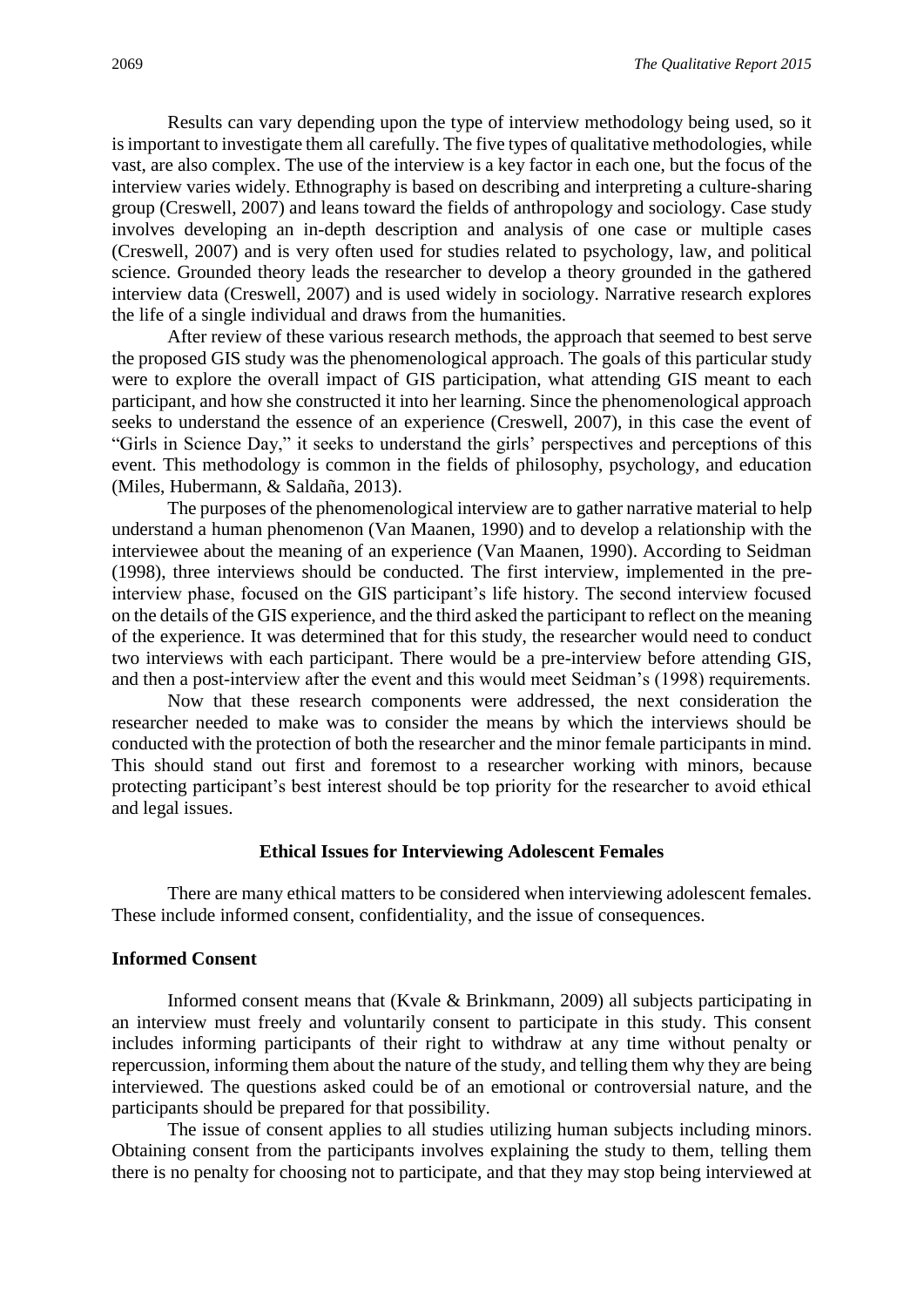any time. Parental consent must be given, and the researcher will need to secure each girl's assent as well. Since the participant's consent is obtained from the minor herself, the research process must be explained in terminology that is age-appropriate.

For the current study, the researcher secured IRB approval to protect all minor participants prior to conducting the study. She included the interview questions and permission slips the parents would complete. The permission slips informed parents of the type of questions to be asked and that questions were not of a private nature. Along with the parental permission slip was an assent form for the girls themselves to sign. In order for complete understanding, the researcher wrote everything at the girls' estimated reading level, then verified this with a middle school teacher, checked the reading level on a Microsoft Word program, and pilot-tested the assent form before using it. The guideline used to determine the standard reading level was the Ohio State Reading Content Standards. If the reading fell into grade levels six through eight, it was deemed appropriate. This allowed them to understand what they would be doing, and informed them of their rights as a research participant. IRB permission is required of all studies using human subjects and should not be omitted.

## **Confidentiality**

Confidentiality is another ethical issue that affects all interviewing, but this is especially so with adolescents. Adherence to confidentiality (Kvale & Brinkmann, 2009) means that private data that can be linked to the participants should not be disclosed. Since a study can potentially be published, each participant was provided with information regarding how the researcher will protect their identities and information. Therefore, all participants should be aware of who might later have access to the data. Adherence to confidentiality can bring about a dilemma because the interviewer can learn of mistreatment, malpractice, child abuse, drug use, or other criminal behaviors. As the researcher is a state-licensed public school teacher, she is a mandated reporter of any kind of child abuse or neglect.

Confidentiality was deemed to be significant for the current study and therefore was carefully respected. The protocol for protecting the participants' identities was outlined and approved by the IRB. All subjects and their parents were told that the girls' real names would be replaced with pseudonyms and no possibility of identification would occur. The participants were assured their anonymity would be protected at all costs. The audio recordings of the interviews would not be heard by anyone but the contracted transcriber, and the transcript would be kept in a locked cabinet in the researcher's home, when it, along with the recordings, would be destroyed by a certain date. It must be noted that even though the researcher is a science teacher, none of the participants were her students, though they may have been previously acquainted. The participants were strongly reassured that nothing said during the interview would be in any way reported to their science teachers.

## **Consequences**

Another important issue for both the researcher and the participants is that of consequences. Potential harm and potential benefits to the participants must be identified in each study. The risk of harm to a participant should be the least amount possible (*Guidelines for the protection of human subjects*, 2015). Kvale and Brinkmann (2009) indicate that from an ethical perspective, the sum of potential benefits and importance of the knowledge gained should outweigh the risk of harm to the participant. The notion to carry on the study must be justified. The researcher felt this study was justified because exploring the way girls feel about taking science classes and understanding their experiences of GIS could lead to a dramatic shift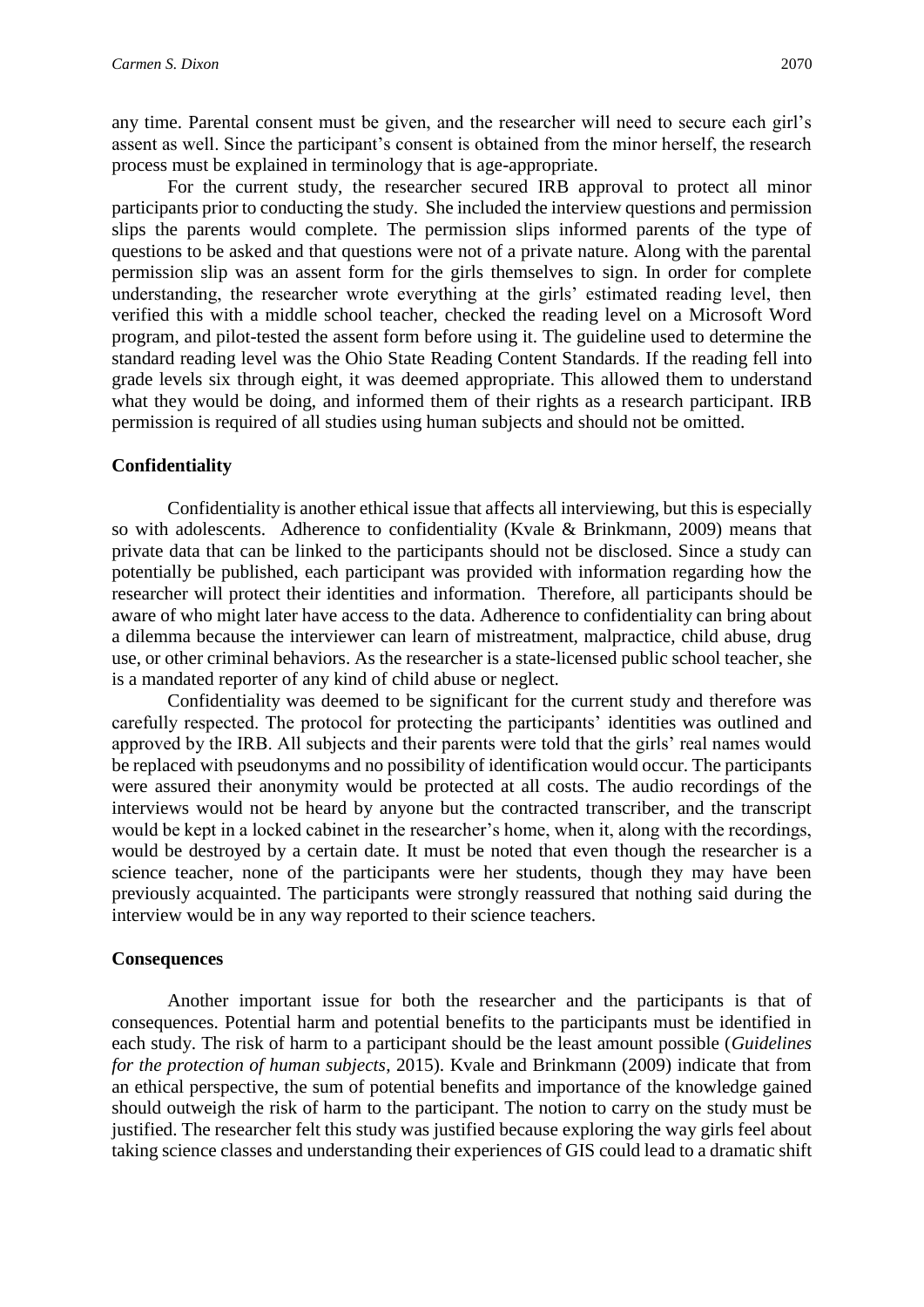in their lives. Besides encouraging them to take more science classes, it could influence them towards a science-related career in the future.

The researcher endeavored to reflect upon the benefits gained by the participant in the GIS study. Among those benefits were that her participation might help her clarify what she gained from the experience and perhaps cause her to consider how her attitude toward science differed in comparison to what it was prior to participation in GIS. Of course, the researcher also needed to anticipate any potential risks to subjects. Since subjects would not be asked about highly emotional issues, the researcher did not anticipate risk in that area. A potential risk discussed by Kvale and Brinkmann (2009) is that the researcher can hurt the dignity of the interviewee when the transcripts are returned for validation of the statements made. They go on to say that this effect is often unpredictable. However, since in this study, only two, onehour interviews were planned, that risk was minimized.

For further information on the subject of protecting children during research studies, this researcher suggests the CITI (Collaborative Institutional Training Initiative, 2015) optional course called "Vulnerable Subjects – Research Involving Children." This module describes the major historical events that influenced how research with children can be conducted. It describes problems with this type of research that may violate ethical standards. It reviews the assent and informed consent requirements, and the current efforts by the U.S. Food and Drug Administration (FDA) to ensure the inclusion of children in studies on the safety and efficacy of new drugs. An overview of the categories of research involving children is provided, including examples.

#### **Power Dynamics**

The researcher should also be concerned with how to promote the participant's confidence and comfort level. The researcher needed to convey to the participant that she was not viewed as simply a talking informational tool for the researcher. This was done by telling her about the researcher and encouraging her to talk to the researcher about her life before the interview started, asking questions about her and her school, and giving her responses the researcher's complete attention. The researcher deemed this especially important so the participants will give truthful, reflective, and authentic responses.

A different type of consideration is one Eder and Fingerson (2002) call power dynamics. Researchers seem to hold most of the power in the interview. They pick the setting, ask the questions, decide when to go on to the next question, and announce when the interview is over. The interviewee can easily be viewed as the one who is subjected to a barrage of questions, has his/her answers written down, coded, analyzed, transcribed, and may be seen as a non-human instrument of information. This is especially true of minor interviewees, and they can be easily intimidated and regarded as a non-entity (Elder & Fingerson, 2002). This is an incorrect dynamic since all people, including adolescents, need to be treated with respect. Three things can help to equalize this delicate balance of power. These include self-disclosure, conducting multiple interviews, and integrating interviews with other methodologies.

#### **Self-Disclosure**

Feminist research has tried to combat an unequal power balance by promoting interactive interviews in which the researchers self-disclose along with the interviewee (Reinharz, 1992). This helps establish trust between interviewer and interviewee since both people are revealing things about themselves. However, problems can arise if the researcher is not focused on the interview itself. Many people enjoy talking about themselves and researchers can become sidetracked, talking about themselves instead of echoing the thoughts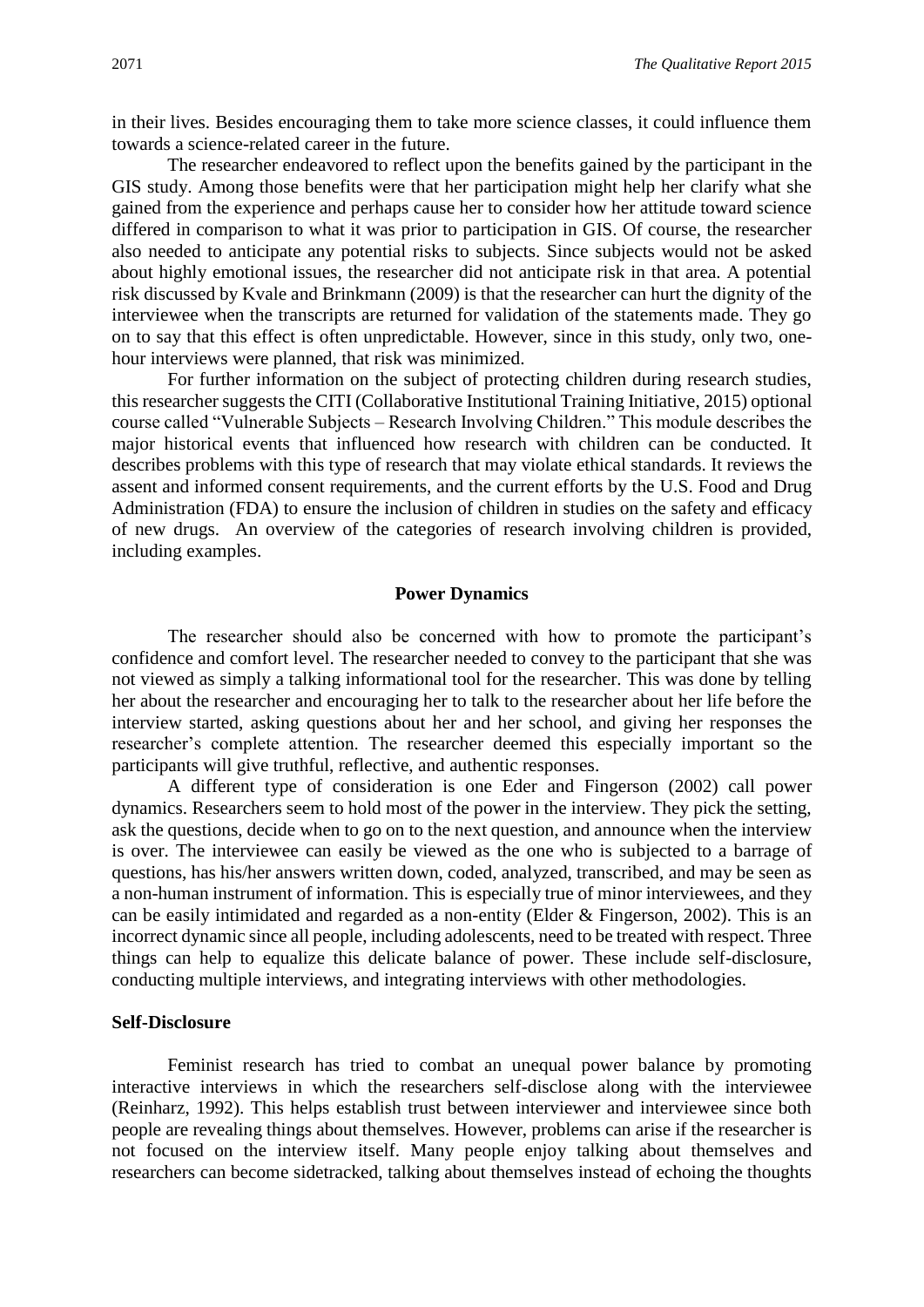of the interviewees (Reinharz, 1992). In interviewing adolescent females about GIS, the researcher did not anticipate this to be a problem since only very limited background information was shared, and the researcher did not wish to impose her points-of-view onto the students interviewed. Information that was shared during the introduction and used to develop rapport with the participant included talking about the county the schools were both in, classes the participant was currently taking, what grade the researcher taught, and local school athletics. The researcher felt this made the students build a comfort-level in discussing school issues. In this study, the participants knew that they were asked to participate in the interviews because they attended GIS, and that the questions would have to do with their science class experiences, but nothing was said about the purpose of the research, which was to understand the girls' experiences at GIS, what that meant to each girl, and how she assimilated the experience. The researcher did not wish to bias the participants in this way.

## **Conducting Multiple Interviews**

Another means of creating equal power is for researchers to conduct multiple interviews with the same person, promoting a greater level of depth. Feminists (Reinharz, 1992) believe this approach will promote the empowerment of interviewees by encouraging deeper reflection and trust. Since the researcher planned to complete two interviews with each participant, it was anticipated that a certain level of trust would be established.

Many other ideas related to power dynamics have been shared by researchers who specifically interview adolescents. An approach called reciprocity (Eder & Fingerson, 2002) involves equalizing the power between the researcher and interviewee by helping the interviewee gain something from the interview. Taylor, Gilligan, and Sullivan (1995) interviewed a number of adolescent females and found that when the researcher demonstrated genuine interest, the interviewee felt free to discuss things she would not normally share with her family and friends. Some of the girls interviewed said they had gained new insight into themselves during the interview. One said "But since the question came up, it let me know how I felt. I think that's good. I can do this forever you know…keep on going" (p. 129). Eckert (1989) was not prepared for the students who needed an interested adult to talk with about themselves. However, since the interview was perceived as nonjudgmental and confidential, the interviewees felt safer talking with the interviewer than with adults they knew.

In planning for the GIS study, the researcher hoped for this same effect, that the girls would be open and talk freely with her. It was hoped that those interviewed would understand that this process was not intended to judge or ridicule them but to help them clarify their feelings about the GIS event. In response, the participants seemed honest and sincere in their answers, and seemed more relaxed and comfortable in their speech and body language during the second interview, indicating the increasing rapport and equality between researcher and participant.

## **Integrating Interviews with Other Methodologies**

Another way to equalize the power in an interview is to use other research methods in conjunction with the interview. Eder and Fingerson (2002) suggest combining interviews with field observations. Doing so permits the researcher to see the student in her everyday world, allowing the researcher to introduce the interviews into that setting as a logical next step. They go on to say that observation helps the researcher assess some of the children's communication styles and behavior patterns. This is beneficial because it will ultimately make for more accurate coding and analyzing of the information. Eder and Fingerson (2002) point out that the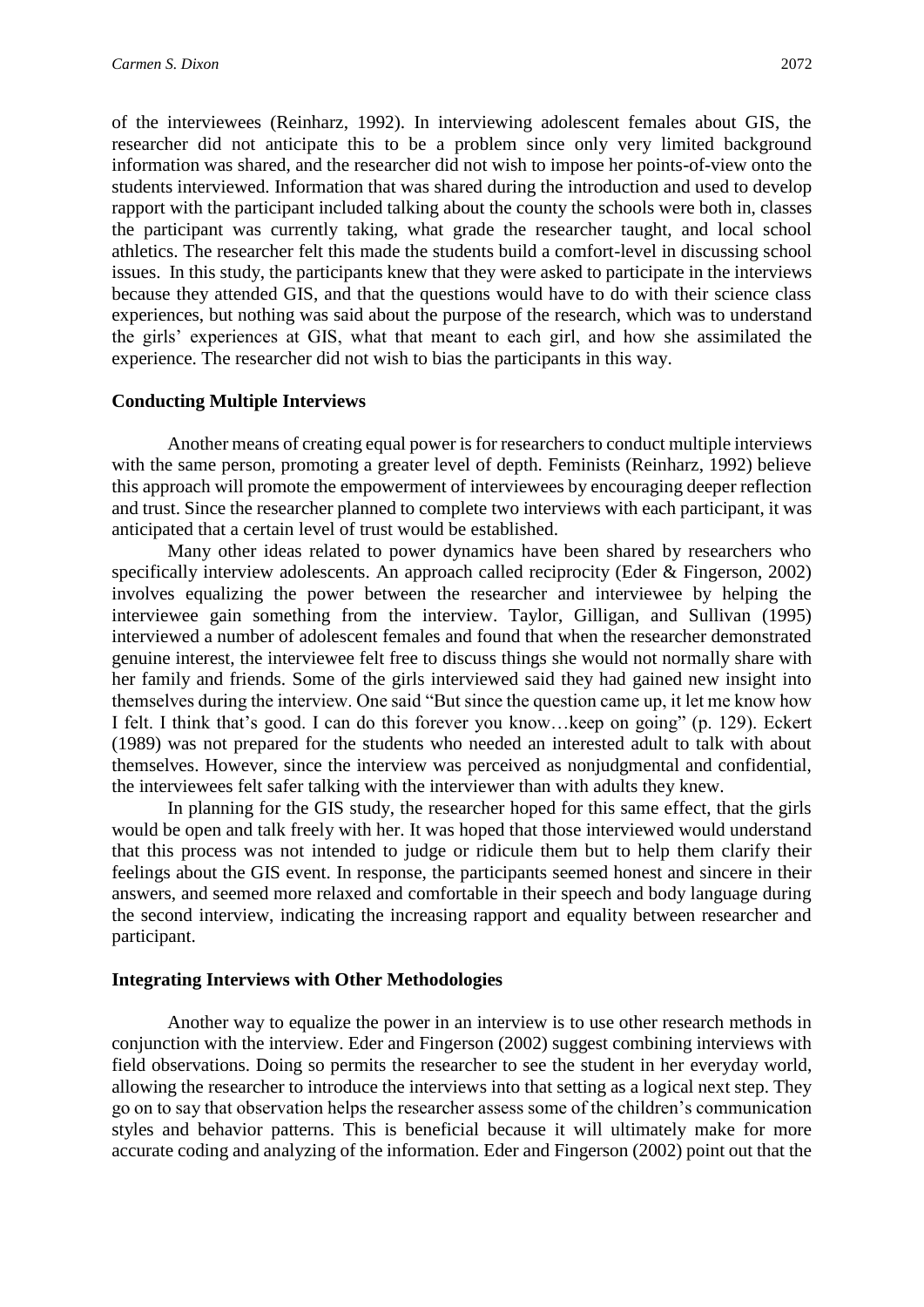researcher can get to know the children and build a rapport with them if they make observations prior to the interview, whether for a little while or for an extended period of time.

In this study, the researcher utilized this mixed methods approach by observing the girls during GIS and noting their behavior patterns and interactions with others while attending the event. Doing this allowed the researcher to ask the participants specific, detailed questions about their science activities participants seemed to enjoy during the event. This further helped to develop rapport, and the researcher believed the participants knew she cared about them. The researcher already had an advantage in this area because she spends five days a week with this age group and is familiar with their communicative "lingo" and other behaviors.

## **Ensuring Comfort During the Interview**

Besides these methods of equalizing the power between the researcher and the participant, the researcher can take steps to make sure the participant feels comfortable talking to the researcher during the interview. Issues here include familiarity with the participant, the interview style, and avoiding controlling behaviors throughout the interview. Eder and Fingerson (2002) say that the naturalness of the interview can be developed if the interview takes place within a larger activity with which the respondents are already familiar.

#### **Familiarity with the Participant**

One area that familiarity with the participant can be utilized is in that of communication styles. Communication styles also play a role in the level of the interviewee's comfort and trust. The adolescent girls feel more comfortable and familiar with the researcher when the researcher discusses issues using the girls' own communicative rules (Eder & Fingerson, 2002). The researcher was very knowledgeable in this area due to her experience teaching this age group. Young people often have their own discourse styles and peer culture. The design, style, and analysis of the interview should come from an awareness of the nature of the respondents' communicative culture (Briggs, 1986).

For the current study, the researcher notes another possible advantage. The interviews took place at the girls' home schools, a very familiar setting. They discussed the GIS event, which they are both familiar with. Since the researcher teaches in this county every day, she is accustomed to the communication rules, terms, and "vernacular" used by popular culture.

#### **The Interview Style**

The researcher can further ensure the interviewees' trust with the setting by addressing the style of the interview itself. Briggs (1986) says that the best interview emerges from a state of cooperation where both the researcher and interviewee form the discourse. Reinharz (1992) agrees, saying that the best way to begin an interview is to start with very unstructured questions to let the interviewees' concerns emerge. She says the researcher should be less concerned with getting her questions answered than with understanding the interviewee. She says that for youth, it is especially important to emphasize non-directed, open, and inclusive questions. The questions need to let the children direct the flow and say what they want to say. Tammivaara and Enright (1986) noted that if the questions are open-ended, the children will have greater opportunity to incorporate the topics and modes of discourse that are familiar to them. The researcher applied this approach by designing each interview to begin with open questions, such as "Tell me about yourself…" and so forth. This approach was intended to make participants more comfortable discussing future issues with the researcher.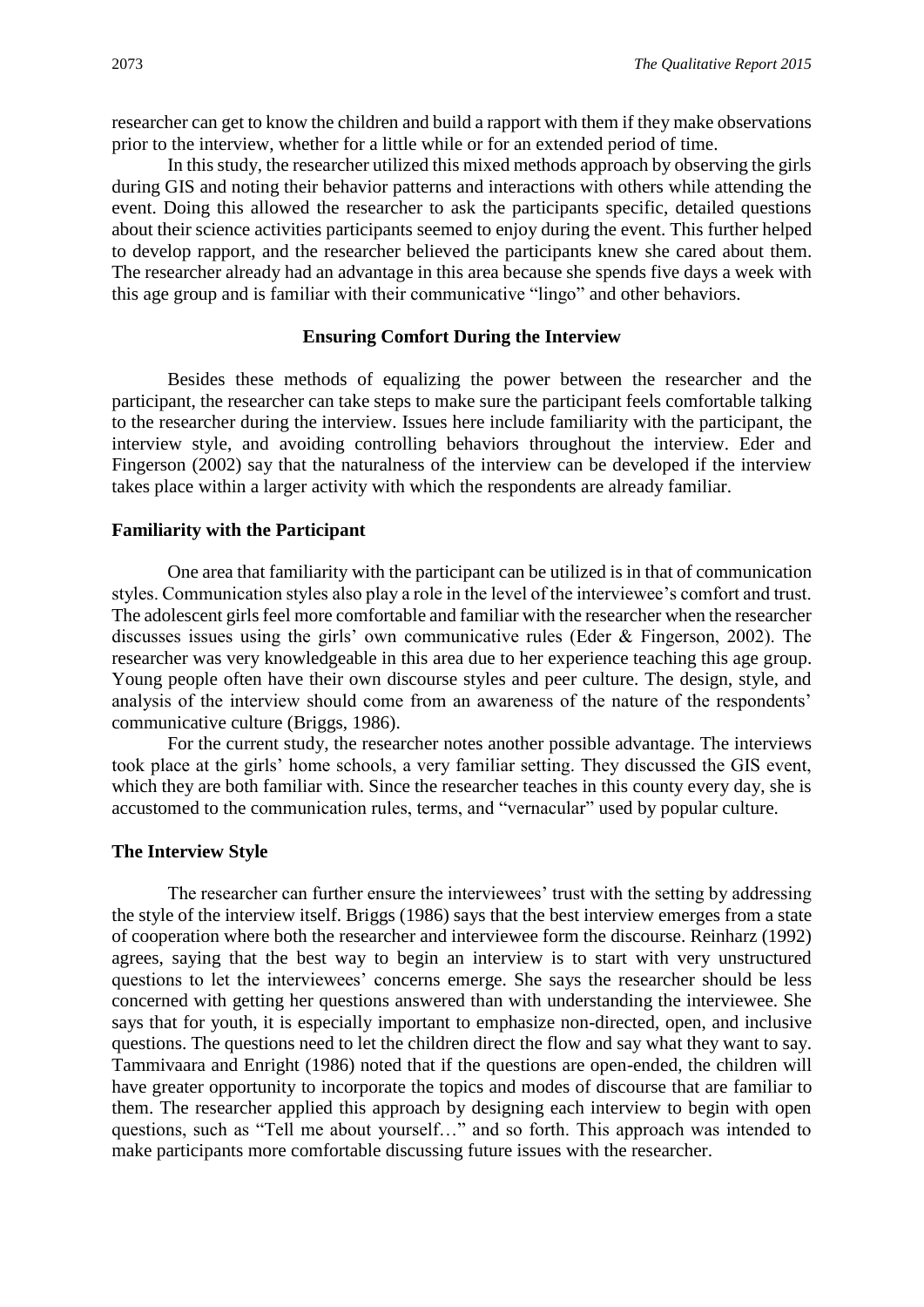In keeping with this train of thought, a researcher should avoid creating situations that remind adolescents of classroom lessons which are based on "known-answer" type questions (Eder & Fingerson, 2002). Many students are exposed to this type of lesson where questions are asked for the purpose of getting correct answers (Tammivaara & Enright, 1986). If interviewees perceive they are in that type of situation, they may give the researcher answers that they believe the researcher wants to hear instead of answering as they actually think or feel. In preparing to interview the adolescent girls, the researcher took care to write semistructured interview questions that would give the girls many opportunities to convey their own mood, thoughts, and feelings. The researcher also took care to not interrupt them while answering, and made sure not to influence future responses by indicating to participants that their answers were pleasing to the researcher.

## **Controlling Behaviors**

Researchers should also take special care to avoid controlling behaviors that might lead the interviewees to associate the researchers with teachers (Tammivaara & Enright, 1986). Teacher behaviors include asking interviewees to stop fidgeting or to stop being silly. Another way the researcher can avoid being perceived as a teacher is to not initiate all activities during the interview (Corsaro, 1981). Children need to develop and ask their own questions. By inviting their questions and comments throughout the interview, the researcher conveys a different context of developing knowledge. Corsaro (1981) goes on to say that by encouraging interviewees to initiate questions and comments, the researcher also breaks down the basic power dimension of the interview by personalizing and humanizing him/herself and empowering the respondents. Also, when researchers give interviewees opportunities to introduce their own topics and concerns into the discussion, the knowledge shared and gained reflects the interests of the adolescents being studied as well as the interests of the researcher. Cook and Fonow (1986) indicate that feminist researchers want to avoid treating their subjects as "objects of knowledge" and use an interactive interview approach that allows the interviewees to have a voice during the interview. In interview research with children and adolescents, researchers can also report their findings back to the children to check the accuracy of the researchers' interpretations (Mayall, 1999).

As a public school teacher, this researcher was greatly impacted by this aspect. The remainder of the issues could be somewhat easily modified in the context of the personal interview process. But the researcher is a teacher and can respond like a teacher in most life situations. Many times the researcher (through her teacher lens) has looked for the "right answer" to a question, and students have probably told her many times what they think she wants to hear. The researcher can also be a "straight down to business" type of person, who has to cover a great deal of material in a class period, and wants to keep things going. Modifying "teacher behaviors" and choosing to allow students to be more involved in the learning process is a valuable lesson for this teacher to learn. The researcher attempted to accomplish this by thinking of herself not as a teacher, and she was not the participants' teacher, but as an extension of the research department at the university she was representing. One aspect that particularly helped with this process was that the interviews were not conducted in classrooms, but in meeting or community rooms at the schools.

## **The Researcher's Reflections**

While conducting the interviews and especially once the interviews have been completed, it is important for the researcher to reflect on what was learned about the interview process. Taking time to do so can enhance research skills. After sixteen interviews with eight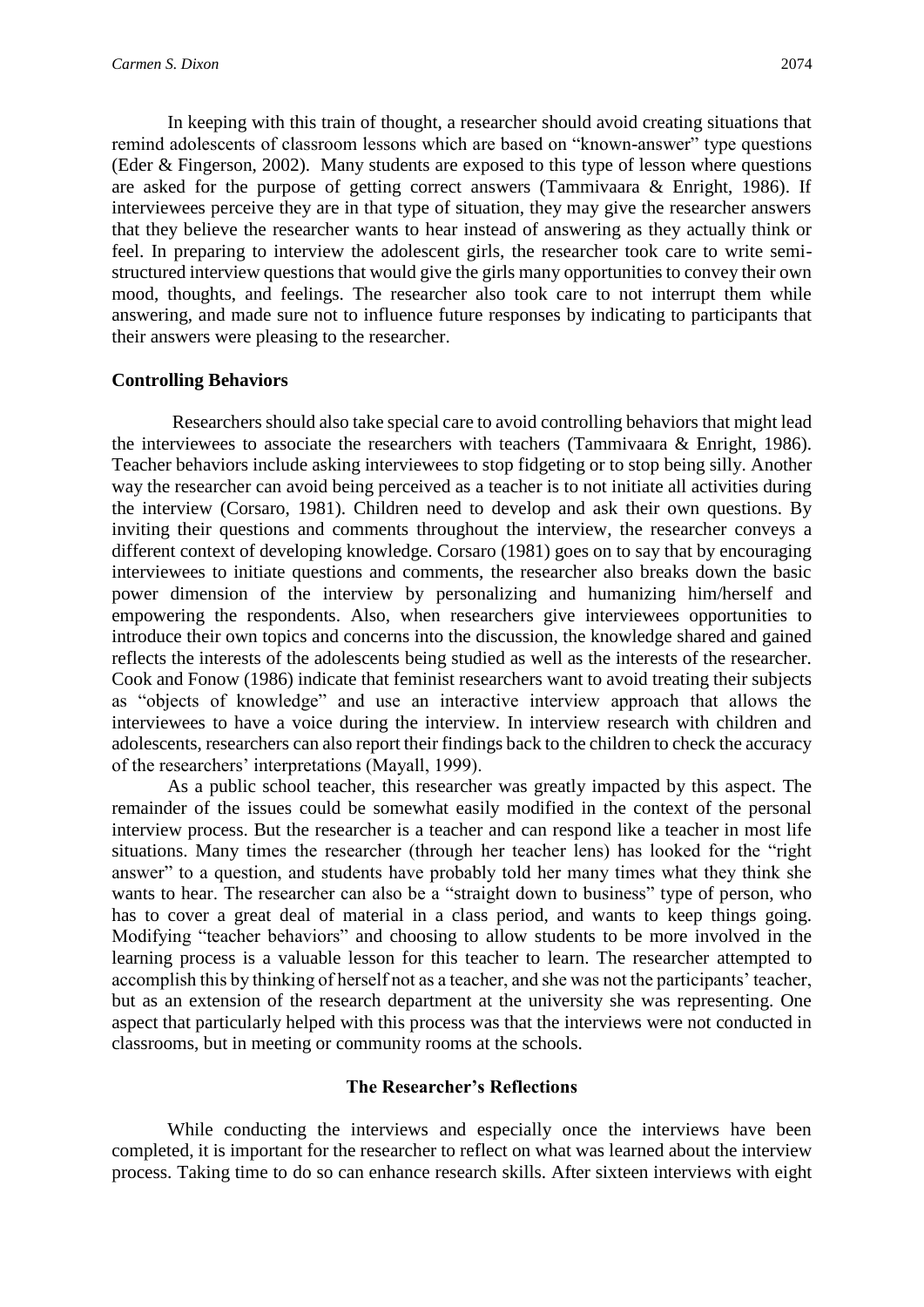adolescent girls, the researcher has drawn some conclusions about things that contribute to successful interviewing of adolescent girls. These include same-gender interviewing, projecting positive signals, remaining calm and focused, and leaving time for the girls to engage in self-reflection.

Same-gender interviewing is a term coined by the researcher to indicate that the interviewer and the interviewee are of the same gender. Based on the researcher's experience with this study, same-gender interviewing is especially beneficial when the participants and the interviewer are nearer in age. By the participants' indications, the researcher realized that adolescent girls felt comfortable talking about their experiences and feelings to another female who has possibly "been there." Furthermore, if the researcher doing the interview works with the public and is accustomed to this age group, she may be more comfortable talking with the adolescent female.

A further issue to be examined is that interviewers sometimes subtly, and sometimes not so subtly, send out signals about how they are feeling. The researcher has found the participant being interviewed will often reflect back the signals the interviewer is projecting. For example, if the interviewer is nervous about the session, the person being interviewed tends to be nervous as well. The person being interviewed will react to the interviewer's "vibes," and perhaps behave and speak in response to these non-verbal cues rather than give an honest, objective opinion. In another example, if the interviewer feels rushed and appears to be in a hurry, she may speak quickly, sharply, and impatiently. The person being interviewed will sense this abruptness and will likely respond with little thought, believing the interviewer wants to hurry on to the next question and end the interview as quickly as possible. Beyer (2013) confirms this suspicion. He notes in his research that researchers should follow the adolescent's lead by allowing them to tell their story uninterrupted and to nod in agreement with the adolescent and to make encouraging comments. He further states that body language on the part of the researcher that is calm and conveys openness will increase the adolescent's relaxation, which helps her tell her story.

To overcome this tendency, the interviewer needs to stay calm and focused. She should speak in a normal tone at a normal speed, and model the behavior she would like to see from the person being interviewed. Demonstrating a calm and composed demeanor can take practice, but once mastered will have great benefit. In this same vein, the researcher must make an effort to maintain eye contact with the interviewee. Brief encouraging nods or the use of phrases such as "Um-hmm," or "Okay," or simply clarifying what the person being interviewed has said can encourage the adolescent to speak honestly and openly, without fear of repercussion or disapproval (Beyer, 2013).

It should also be noted that when the researcher creates an open and tolerant environment and allows the respondents ample time to reflect upon the questions, more valid responses are obtained (Beyer, 2013). To do this takes patience and skill and, if the researcher is just beginning to develop interviewing skills, this may be challenging. Also, throughout each interview, it is a good idea to verify the interviewees' responses to maintain accuracy in recording. The researcher must also come to terms with the fact that he or she may not always get the answers expected. When this happens, it is important to accept this and evaluate the answers that are actually received.

#### **Conclusion**

More information about how to interview adolescent females is needed. Admittedly, it looks pretty simple to turn on a tape recorder and keep somebody talking, especially if the researcher is comfortable interacting with people. But in reality, it is not that straightforward. Encouraging an adolescent to speak freely with a researcher whom she has never met is much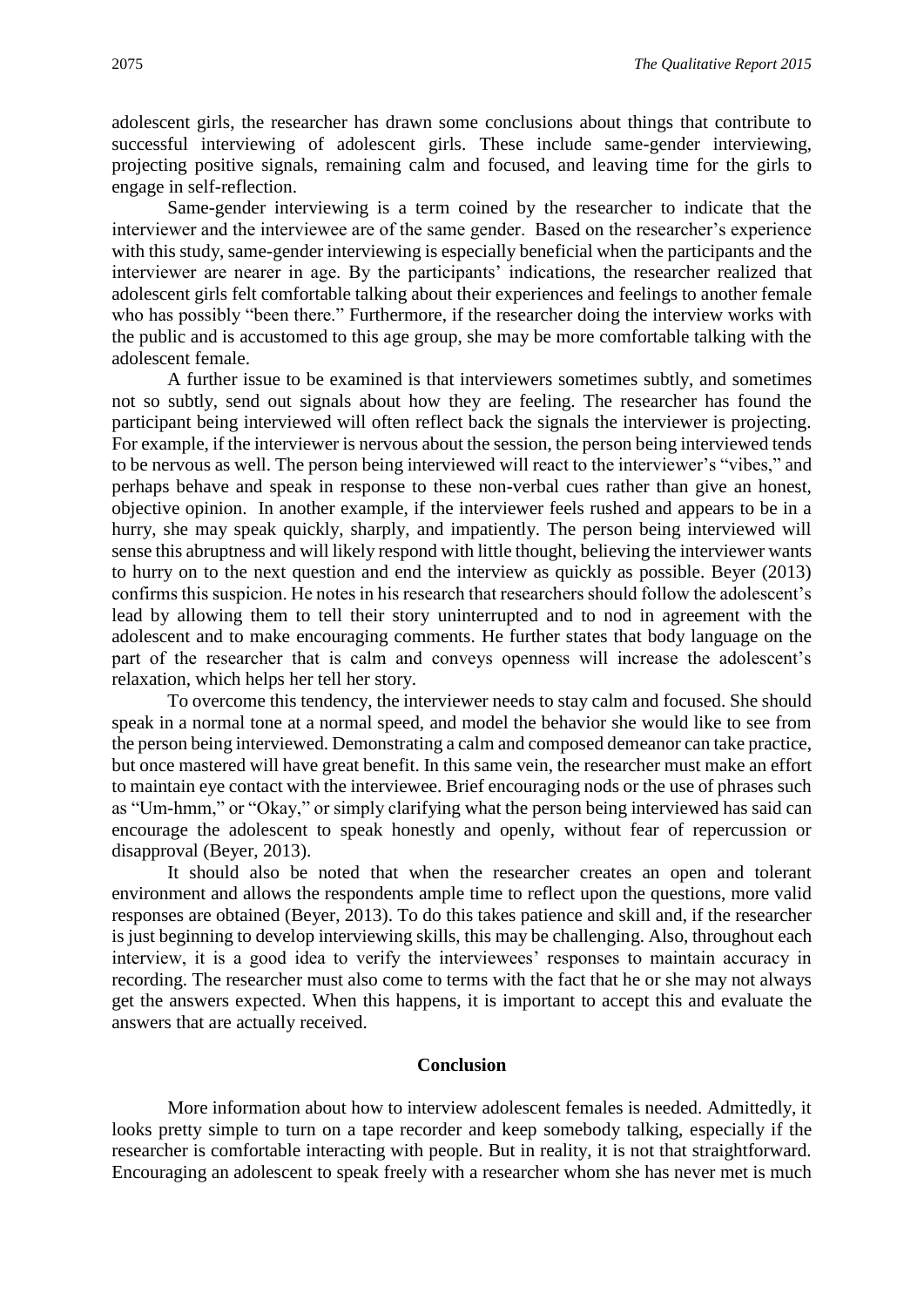more difficult than one might imagine. Asking young girls to share private, though not especially sensitive information, can be a highly complex task.

The researcher established that the phenomenological interview is the best approach for this research. Ethical issues were discussed, and the various aspects of power dynamics inherent in interviewing adolescent females were examined. After exploring ways to ensure the interviewee's comfort, the experience of this researcher is offered. Suggestions related to ways the researcher should behave and at times alter her behavior in order to gain the most real, valid answers to questions were provided.

It is not enough to pick a methodology, write your interview questions, and start the process, but researchers must know the population group they are studying. They must be willing to investigate what work has already been done with that population, the interview methods used, and the information that was obtained. Finding out what interview techniques work best with their specific population group is imperative in order to achieve the best results. This paper provides a general pattern for establishing best interviewing practices. This may vary at least slightly with every different population group out there, and doing more work in this field to analyze the best methods for different populations needs to be completed. The limitations to this study are that the researcher has only had one experience interviewing one type of population. This is the result of one researcher's experience with interviewing adolescent girls in the confines of a qualitative research study. The scope of this work needs to be repeated by the same researcher on many different demographics. Only after this work has been done can researchers effectively interview their population to get the truthful, reflective, and authentic answers they are looking for, and then their research can reach its greatest heights.

#### **References**

- Angstrom-Brannstrom, C., & Norberg, A. (2014). Children undergoing cancer treatment describe their experiences of comfort in interviews and drawings. *Journal of Pediatric Oncology Nursing, 31*, 135-146.
- Beyer, M. (2013). Suggestions for interviewing teenagers. *Strengths/Needs-Based Support for Children, Youth & Families.* Retrieved from <http://www.martybeyer.com/content/suggestions-interviewing-teenagers>
- Boyle, C. (2007). The challenge of interviewing adolescents: Which psychotherapeutic approaches are useful in educational psychology? *Educational & Child Psychology, 24,* 36-45.
- Briggs, C. L. (1986). *Learning how to ask: A sociolinguistic appraisal of the role of the interview in social science research*. Cambridge, UK: Cambridge University Press.
- Collaborative Institutional Training Initiative (CITI Program). (2015). Retrieved from <https://www.citiprogram.org/>
- Cook, J. A., & Fonow, M. M. (1986). Knowledge and women's interests: Issues of Epistemology and methodology in feminist sociological research. *Sociological Inquiry, 56*, 2-27.
- Corsaro, W. A. (1997). *The sociology of childhood*. Thousand Oaks, CA: Pine Forge.
- Creswell, J. W. (2007). *Qualitative inquiry and research design* (2<sup>nd</sup> ed.). Thousand Oaks, CA: Sage.
- Eckert, P. (1989). *Jocks and burnouts: Social categories and identity in the high school*. New York, NY: Teachers College Press.
- Eder, D., & Fingerson, L. (2002). Interviewing children and adolescents. In J. F. Gubrium & J. A. Holstein (Eds.), *Handbook of interview research context and method* (pp. 181-201). Thousand Oaks, CA: Sage.